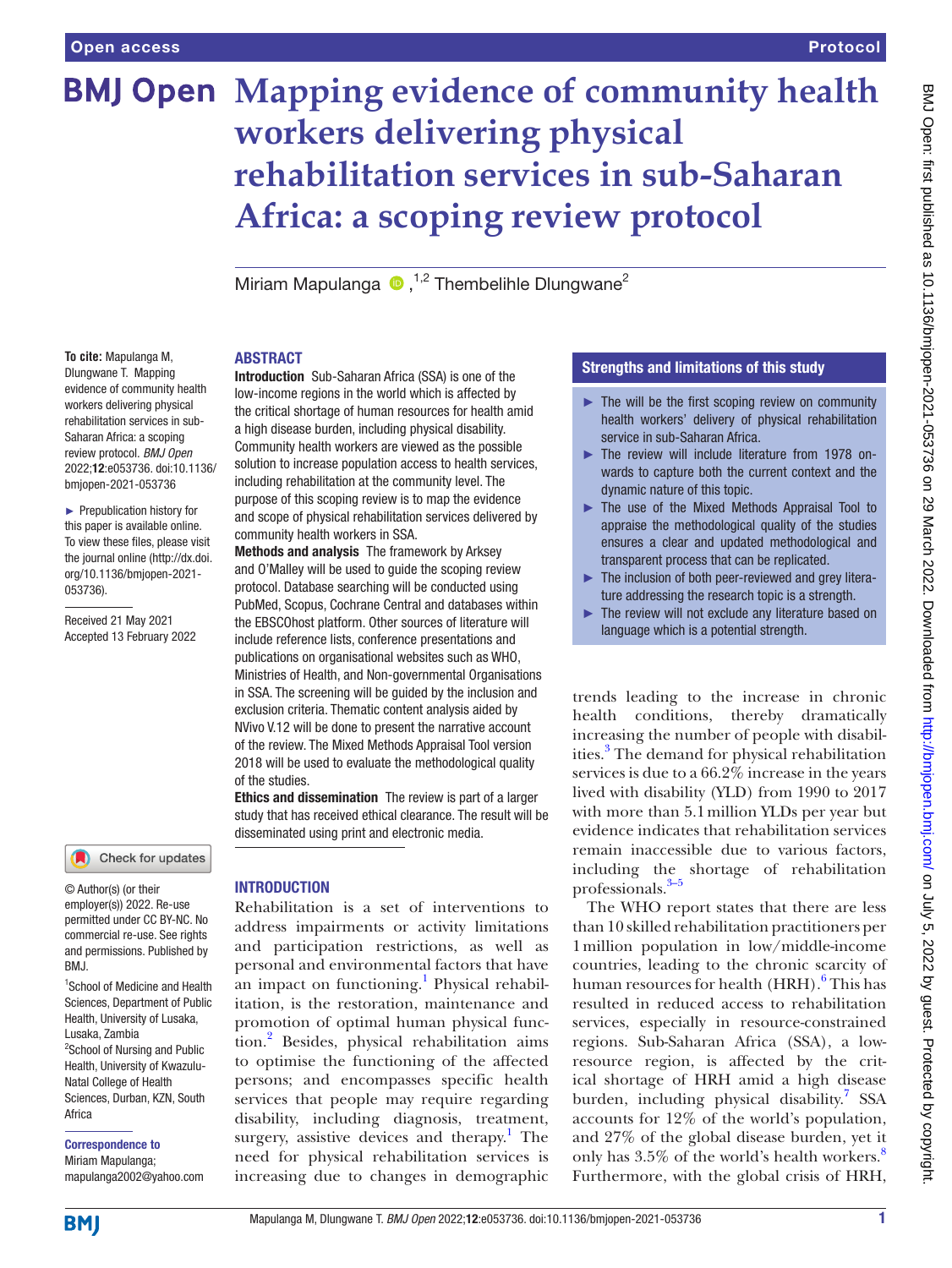about 14.5million is required to achieve universal health coverage (UHC) and sustainable development goals (SDGs), yet many African countries are facing the most critical health worker crisis. Therefore, the total health worker deficit for Africa is estimated to reach 6.1million by 2030 which means that the current workforce needs to be scaled up by as much as 140% to attain interna-tional health development targets.<sup>[9](#page-5-0)</sup> Apart from economic resource constraints, the HRH scarcity in SSA is emanated from many causes, including wrong investment in preservice training, brain drain, career changes among health workers, early retirement, morbidity and natural attrition.

Several initiatives are being implemented to bridge the gap in HRH including increasing preservice training, motivating health workers to stay employed, and task shifting to lay health workers like community health workers (CHWs).<sup>10</sup> The community-based rehabilitation (CBR) initiative was put in place to increase access to rehabilitation services of which the community is central in service provision. $^{11}$  CBR serves as a way of task shifting rehabilitation services from highly trained professionals to lay health workers mainly called CHWs.

The widely accepted definition of CHWs by the WHO Study Group as 'members of the communities where they work, should be selected by the communities, should be answerable to the communities for their activities, should be supported by the health system but not necessarily a part of its organisation, and have shorter training than professional workers', $\frac{12}{12}$  has evolved much, as they are not necessarily selected by the communities but organisations spearheading their programmes and have since become part of the health systems.<sup>13</sup> Therefore, in many SSA countries, CHWs have become an important part of the healthcare workforce and have contributed to the fight against the burden of disease with recorded success. $^{14\,15}$  For instance, CHWs have been the backbone in the fight against HIV/AIDS including malaria and have also been attributed to the success recorded in Maternal and Child Health.<sup>16-19</sup>

Low-income countries have identified the use of CHWs as one strategy to alleviate the HRH crisis, thereby helping to increase access to health services in general. $^{20}$  $^{20}$  $^{20}$  CHWs programmes have been extensively used to address the paucity of trained health workers through task shifting. This has led to an increase in access to care, improved health outcomes, and complemented traditional healthcare delivery systems in many resource-constrained settings. $^{21}$  Equally, the framework for the implementation of the global strategy on HRH in the African region proposed a range of actions that countries must implement by 2022 and 2030, including improving the effec-tiveness of CHWs programmes.<sup>[11 22](#page-5-2)</sup>

CHWs perform a wide range of tasks such as home visits, screening, health education and promotion and are viewed as the possible solution to increase population access to health services, including rehabilitation at the community level.<sup>[11 23](#page-5-2)</sup> This delegation of tasks from one cadre to another has been used in many countries and for many decades, either as a response to emergency needs or as a method

to provide adequate care at primary and secondary levels, especially in understaffed rural facilities, to enhance quality and reduce costs.<sup>[24](#page-5-9)</sup> This has been evidenced in some settings where duties that should be performed by qualified rehabilitation professionals are allocated to CHWs due to HRH constraints[.11](#page-5-2) Following a short training in the rehabilitation programme, CHWs have been able to deliver services in disadvantaged communities doing awareness and advocacy aside from rehabilitation services.<sup>2</sup>

Although CHWs have been the backbone of community health systems in Low-income countries, and have since recorded much success in some areas, for example, in maternal and infectious diseases; the task shifting of physical rehabilitation services to CHWs in SSA remains unclear. With the evidence that SSA has been affected adversely by health worker shortages, with the great need for physical rehabilitation services, this review will shed more light. $49$  The purpose of this scoping review is to map evidence of CHWs providing physical rehabilitation services in SSA. It is anticipated that this Scoping review will highlight the scope of physical rehabilitation services delivered by CHWs, their mode of physical rehabilitation services delivery, the barriers and facilitators experienced by CHWs in the delivery of physical rehabilitation services in SSA. This Scoping review results will inform the bigger study taking place in SSA. The results of this study will help to gather evidence about CHWs delivering physical rehabilitation services and identify research gaps and therefore guide in the development of the training model of the CHWs in physical rehabilitation services in SSA.

# METHODOLOGY

We will use the scoping review method to systematically search, select and synthesise existing data from 1978 which is the beginning of primary healthcare to answer the research question; what is the evidence of physical rehabilitation services delivered by CHWs in SSA? This scoping review is part of a larger study aiming to establish a model for the training of CHWs in providing physical rehabilitation services and has been registered in OSF registries [https://archiveorg/details/osf-registra](https://archiveorg/details/osf-registrations-bmjpz-v1)[tions-bmjpz-v1](https://archiveorg/details/osf-registrations-bmjpz-v1). This review will be guided by the framework of Arksey and O'Malley<sup>26</sup> and further enhanced by Levac *et*  $a^{\ell^7}$  by identifying the research questions; identifying relevant studies; study selection, charting the data using the Preferred Reporting Items for Systematic Review and Meta-Analyses (PRISMA-ScR) Extension for Scoping Reviews Guidelines<sup>28</sup> and finally collating, summarising and reporting the results.

# Eligibility of the research question by scoping review

This study will answer the question: what is the evidence of CHWs providing physical rehabilitation services in SSA? The specific research questions are as follows:

► What is the scope of physical rehabilitation services delivered by CHWs in SSA?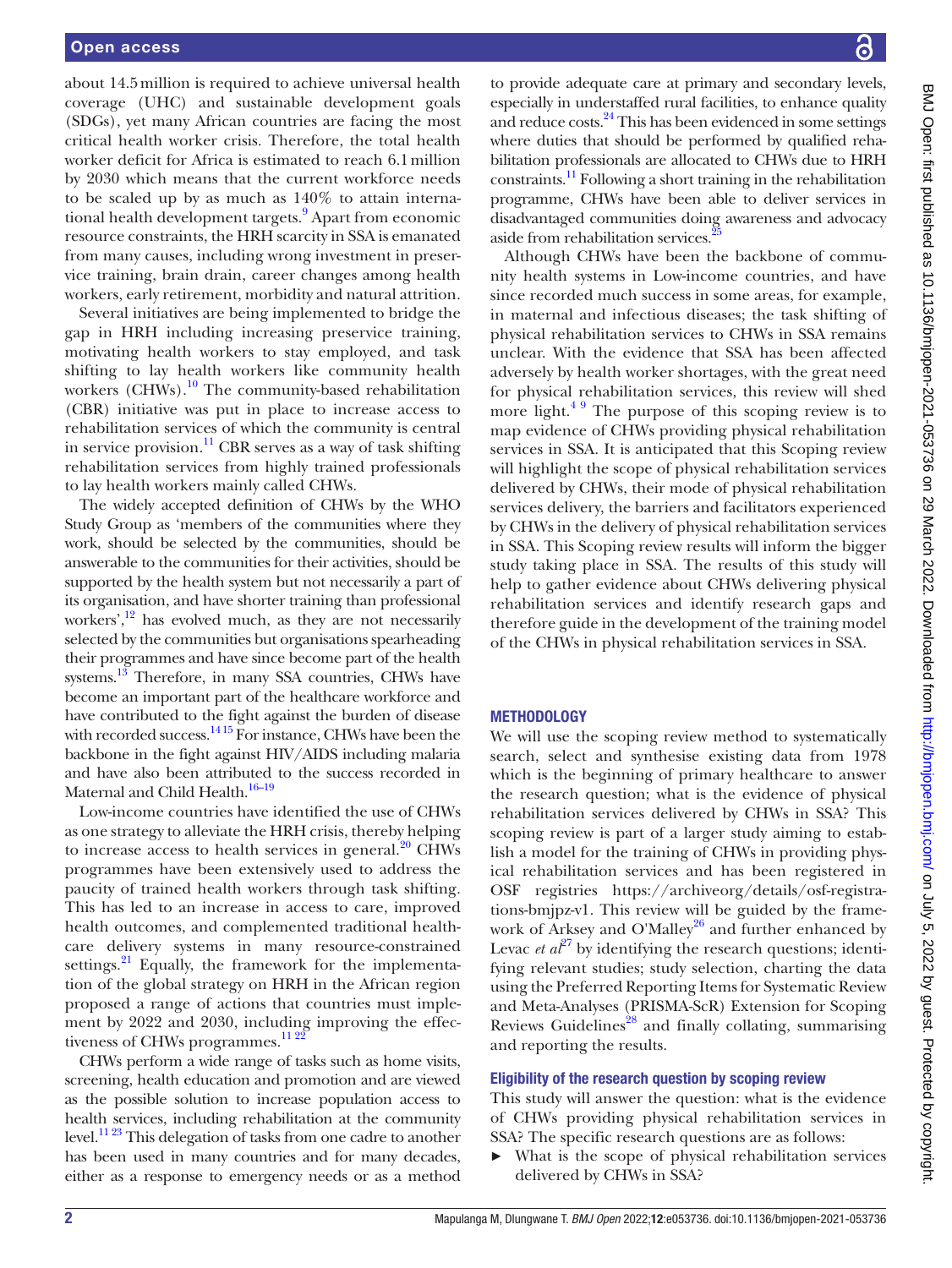<span id="page-2-0"></span>Table 1 The elements of the population, concept and context criteria will be used to map studies

| <b>Criteria</b> | <b>Determinants</b>              |
|-----------------|----------------------------------|
| Population      | Community health workers         |
| Concept         | Physical rehabilitation services |
| Context         | Sub-Sahara Africa                |

- What is the mode of delivery of physical rehabilitation services delivered by CHWs in SSA?
- What are the barriers are experienced by CHWs in the delivery of physical rehabilitation services in SSA?
- What factors facilitate the delivery of physical rehabilitation services in SSA by CHWs?

To determine the eligibility of our research question for a scoping review study, we are going to use the population, concept, and context framework ([table](#page-2-0) 1).

## Identifying relevant studies

An in-depth search for relevant literature published from the beginning of primary healthcare in 1978 in the following databases will be done: PubMed, Scopus, Cochrane central, databases within the EBSCOhost platform (Academic Search Complete, ERIC, Health Source—Consumer Edition, Health Source: Nursing/ Academic Edition, Medline with Full Text, Open Dissertations). Other sources of literature will include reference lists, conference presentations and publications on organisational websites such as WHO, Ministries of Health and Non-governmental Organisations in SSA. We shall use a mix of Medical Subject Heading terms and the following keywords developed with the aid of the subject librarian as follows: "community health worker\*" OR "lay health worker\*" OR "rehabilitation assistant\*" OR "community rehabilitation worker\*" OR "Community Health Aide\*" OR "Village Health Worker\*" OR "Care giver\*" OR "Barefoot Doctor\*" in All Text AND "rehabilitation service" OR

"disability service" OR " rehabilitation" OR "communitybased rehabilitation" in All Text AND AND "sub Saharan Africa "OR "sub-Saharan Africa" OR "sub-Sahara" OR sub-Sahara OR SSA OR "Africa south of the Sahara" OR Angola OR Benin OR Botswana OR "Burkina Faso" OR Burundi OR "Cabo Verde" OR Cameroon OR "Central African Republic" OR Chad OR Comoros OR Congo OR "Cote d'ivoire" OR "Equatorial Guinea" OR Eritrea OR Eswatini OR Ethiopia OR Gabon OR "Gambia, the" OR Ghana OR Guinea OR "Guinea-Bissau" OR Kenya OR Lesotho OR Liberia OR Madagascar OR Malawi OR Mali OR Mauritania OR Mauritius OR Mozambique OR Namibia OR Niger OR Nigeria OR Rwanda OR "Sao tome and Principe" OR Senegal OR Seychelles OR "Sierra Leone" OR Somalia OR "South Africa" OR "South Sudan" OR Sudan OR Tanzania OR Togo OR Uganda OR Zambia OR Zimbabwe. The record of the number of publications retrieved and the search date after each session was kept. We shall adopt the search strategy to suit each database. All the searches will be documented in detail showing the keywords, date of search, search engine and the number of publications retrieved. The literature search will be done beginning 1 February–28 February 2022.

To demonstrate the feasibility of answering our research question using a scoping review method, we conducted a pilot search and the results are presented in [table](#page-2-1) 2.

### Study selection

To ensure that relevant studies on physical rehabilitation services delivered by CHWs in SSA will be included, selection criteria have been developed.

### Inclusion criteria

To be included in the review are citations that present evidence on:

- ► CHWs delivering physical rehabilitation services.
- ► Literature in form of reports, guidelines, protocols, primary studies will be included.

<span id="page-2-1"></span>

| Results of a pilot search<br>Table 2 |                              |                                               |                                                                                                                                                                                                                                                                                                                                                                                                                                                                                                                                                                                                                                                                                                                                                                                                                                                                                                                                                                                                                                            |  |
|--------------------------------------|------------------------------|-----------------------------------------------|--------------------------------------------------------------------------------------------------------------------------------------------------------------------------------------------------------------------------------------------------------------------------------------------------------------------------------------------------------------------------------------------------------------------------------------------------------------------------------------------------------------------------------------------------------------------------------------------------------------------------------------------------------------------------------------------------------------------------------------------------------------------------------------------------------------------------------------------------------------------------------------------------------------------------------------------------------------------------------------------------------------------------------------------|--|
| Date of<br>search                    | <b>Search</b><br>engine used | Number of<br>articles retrieved Keywords used |                                                                                                                                                                                                                                                                                                                                                                                                                                                                                                                                                                                                                                                                                                                                                                                                                                                                                                                                                                                                                                            |  |
| 4 October PubMed<br>2021             |                              | 63                                            | "community health worker*" OR "lay health worker*" OR "rehabilitation<br>assistant*" OR "community rehabilitation worker*" OR "Community Health                                                                                                                                                                                                                                                                                                                                                                                                                                                                                                                                                                                                                                                                                                                                                                                                                                                                                            |  |
| 4 October Scopus<br>2021             |                              | 948                                           | Aide*" OR "Village Health Worker*" OR "Care giver*" OR "Barefoot Doctor*"<br>in All Text AND "rehabilitation service" OR" disability service" OR "physical<br>rehabilitation" OR "rehabilitation" OR" community-based rehabilitation" in All<br>Text AND "sub Saharan Africa "OR "sub-Saharan Africa" OR "sub-Sahara" OR<br>sub-Sahara OR SSA OR "Africa south of the Sahara" OR Angola OR Benin OR<br>Botswana OR "Burkina Faso" OR Burundi OR "Cabo Verde" OR Cameroon<br>OR "Central African Republic" OR Chad OR Comoros OR Congo OR "Cote"<br>d'ivoire" OR "Equatorial Guinea" OR Eritrea OR Eswatini OR Ethiopia OR Gabon<br>OR "Gambia, the" OR Ghana OR Guinea OR "Guinea-Bissau" OR Kenya OR<br>Lesotho OR Liberia OR Madagascar OR malawi OR Mali OR Mauritania OR<br>Mauritius OR Mozambique OR Namibia OR Niger OR Nigeria OR Rwanda OR<br>"Sao tome and Principe" OR Senegal OR Seychelles OR "Sierra Leone" OR<br>Somalia OR "South Africa" OR "South Sudan" OR Sudan OR Tanzania OR Togo<br>OR Uganda OR Zambia OR Zimbabwe |  |
| 2021                                 | 4 October Health source 263  |                                               |                                                                                                                                                                                                                                                                                                                                                                                                                                                                                                                                                                                                                                                                                                                                                                                                                                                                                                                                                                                                                                            |  |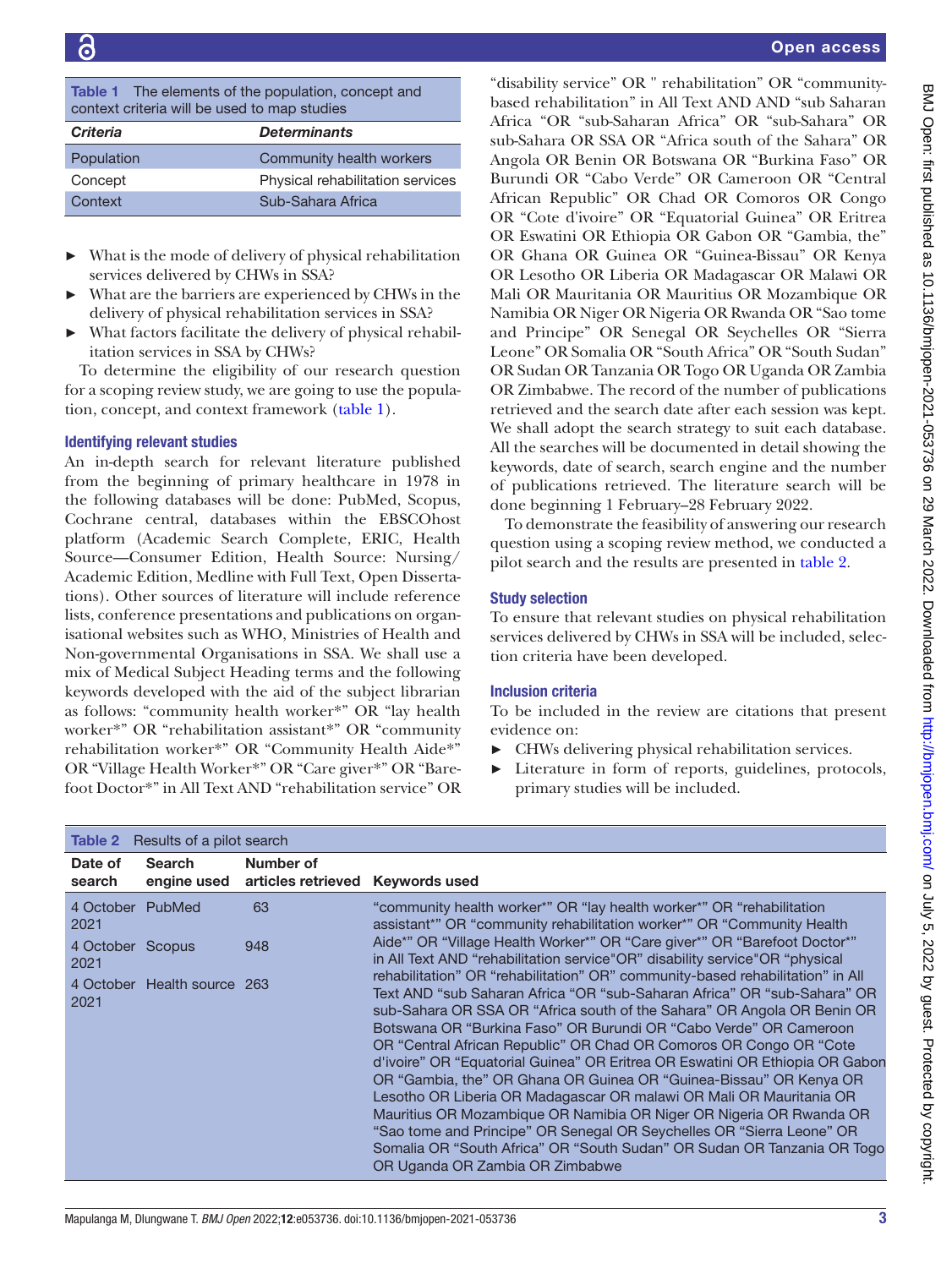- ► Reference lists from review articles reporting evidence on physical rehabilitation services provided by CHWs will be included.
	- Literature from the beginning of primary healthcare in 1978 to date will be included.
	- Literature from SSA will be included.
	- Commentaries or opinion pieces will be included.

# Exclusion criteria

The following were excluded:

- ► Articles of other health workers, not CHWs delivering physical rehabilitation services.
- ► Review articles were excluded.
- Evidence not from SSA was not be included.

Before the abstract and full-text screening phases, the principal investigator will conduct the literature search for relevant records in the electronic databases and search engines. Using the eligibility criteria as a guide, all related titles will be imported onto an Endnote  $V.20^{29}$ library created for this study. A google form with questions for abstract screening will be developed based on the eligibility criteria and piloted. The abstract screening will be conducted by two reviewers independently to ensure consistency and minimise bias. Any discrepancies arising among the two reviewers during the abstract screening stage, discussions will be held until consensus is reached. All eligible records at the abstract screening stage will undergo full-text screening by the two independent reviewers. A third reviewer will be involved to resolve discrepancies between the reviewers at the full article stage. Kappa statistics calculation will be performed to determine the degree of agreement between reviewers at the full-text screening by using STATA V.17 software.<sup>30</sup> To ensure the reproducibility of the review, the references of excluded sources and the rationale for exclusion will be provided in an additional file of the completed review. The findings will be summarised using the PRISMA chart ([figure](#page-3-0) 1).

# Charting the data

Data will be charted using Google form which will be developed to record necessary information found in the included records ([table](#page-4-7) 3). The data extraction form will be piloted by two independent reviewers using a random sample of 10% of the included records to ensure consistency and accuracy. The data extraction form will then be adjusted as required based on feedback from the reviewers. The data extraction will constantly be updated to enable adequate abstraction of all relevant data to answer the review question.

# Collating, summarising and reporting the finding

We will conduct a thematic content analysis, using Nvivo V.12 software, to extract data and summarise findings. We will summarise the results using a narrative approach. The reviewers will analyse the emerging themes from the included articles concerning the research question. The emergent themes will be tabulated to describe the



<span id="page-3-0"></span>Figure 1 Selection of sources of evidence. Preferred Reporting Items for Systematic Review and Meta-Analyses Extension for Scoping Reviews flow chart which demonstrates the literature search and selection of sources of evidence.

evidence, scope of services, mode of delivery, barriers and facilitators in CHWs' physical rehabilitation service delivery. The implications of the study results for future research, policy and practice will be examined and reported on.

# Quality appraisal

The Mixed Methods Appraisal Tool (MMAT) version 2018 will be used to appraise the methodological quality of the studies that will be included in this search. $31$  The criteria for the appropriateness of included sources of evidence will be determined by the aim of the study, appropriate methodology, study design, recruitment strategy and appropriate sampling technique. Other categories include suitable data collection procedures, appropriate data analysis, appropriate data interpretation, presentation of findings, discussion and conclusions of the author from the included articles. The quality appraisal will be carried out to examine the article's strengths, weaknesses and quality of research evidence presented. The quality of all the included articles will be calculated and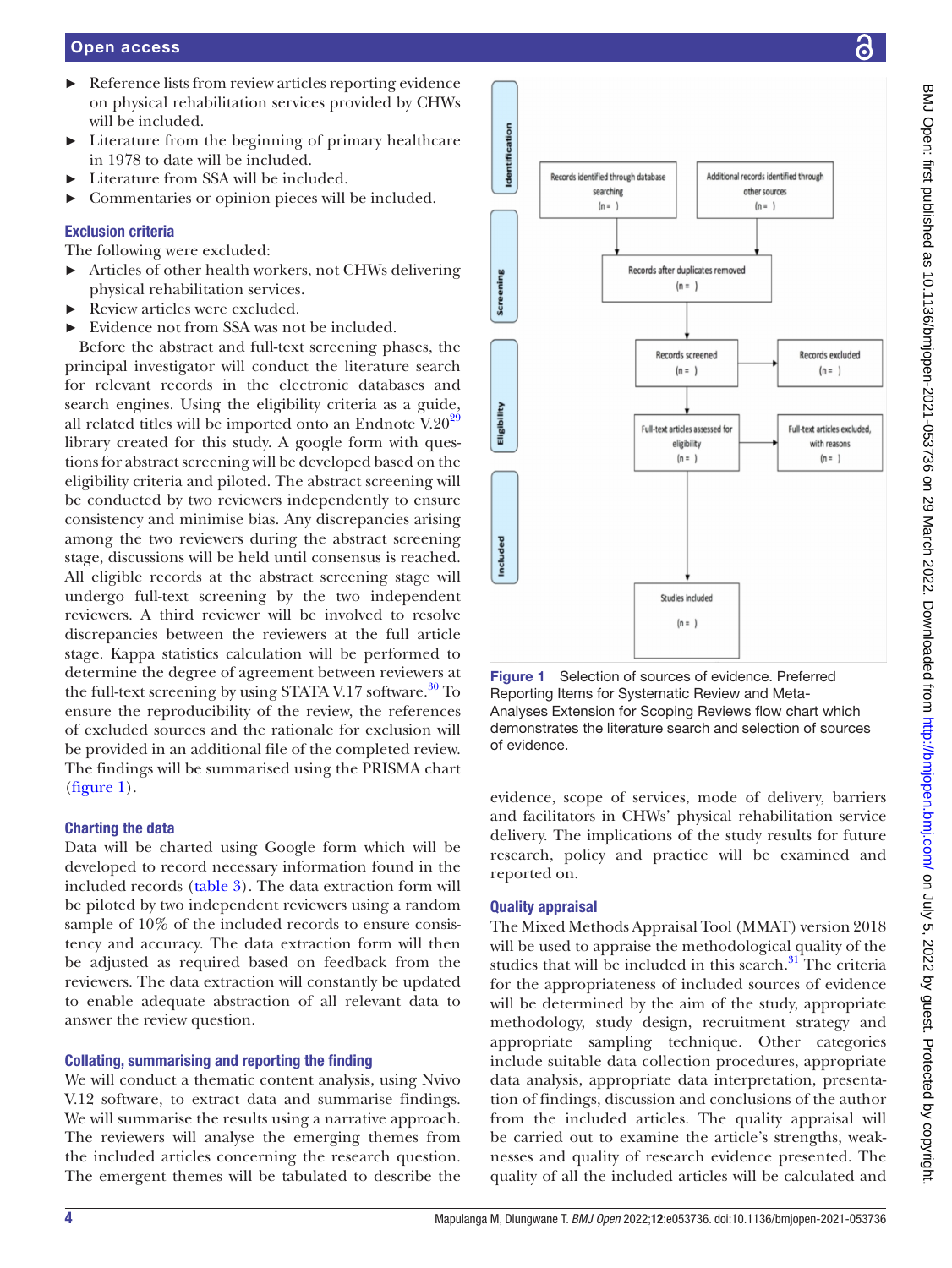<span id="page-4-7"></span>

| <b>Table 3</b> Data extraction table                        |                 |  |  |  |
|-------------------------------------------------------------|-----------------|--|--|--|
| <b>Attribute</b>                                            | <b>Findings</b> |  |  |  |
| Author                                                      |                 |  |  |  |
| Date of publication<br>Study title                          |                 |  |  |  |
| Objective/aim of the study                                  |                 |  |  |  |
| Study design                                                |                 |  |  |  |
| Country of study                                            |                 |  |  |  |
| Type of literature<br>Study population                      |                 |  |  |  |
| Sample size                                                 |                 |  |  |  |
| Intervention(s)                                             |                 |  |  |  |
| Methodology                                                 |                 |  |  |  |
| Relevant findings.<br>Evidence                              |                 |  |  |  |
| Scope of physical rehabilitation services                   |                 |  |  |  |
| Mode of delivery                                            |                 |  |  |  |
| Barriers to physical rehabilitation service                 |                 |  |  |  |
| delivery                                                    |                 |  |  |  |
| Facilitators to physical rehabilitation service<br>delivery |                 |  |  |  |
| Most significant findings of the study                      |                 |  |  |  |
| Conclusions                                                 |                 |  |  |  |
| <b>Notes</b>                                                |                 |  |  |  |

rated using the MMAT guidelines with 25% accounting for low-quality articles, 50% being average, 75% being above average and 100% being high average. To enhance quality assessment criteria for the inclusion of grey literature, the study will consider first and second Tier grey literature only. $32$  This will ensure that the study designs of the included sources of evidence are appropriate for the research objectives. The quality assessment will also assist in reporting on the risk of bias and the quality of evidence of the included sources.

# Patient and public involvement

The patients or the public will not be directly involved in the conception, design, and planning of the study.

# Ethics and dissemination

The study is part of a larger study. Ethics approval has been obtained for the whole research, including this scoping review, from the University of KwaZulu Natal Biomedical Research Ethics Committee (BREC/00000569/2019). The study will be disseminated using print and electronic media.

# **DISCUSSION**

This scoping review aims to map evidence of CHWs delivering physical rehabilitation services in SSA. Given the chronic HRH crisis, CHWs are viewed as the solution.<sup>33-35</sup> Equally task shifting of duties from a highly trained cadre to a lower trained cadre is increasingly used to address HRH shortages. $36\frac{37}{7}$  Meanwhile, research relating to task shifting in SSA, tends to focus more on specific health issues as well as on potential health system challenges that can be alleviated by task shifting. CHWs could be an

# Open access

integral part of delivering physical rehabilitation services in some SSA countries. The findings of the study will generate vital information that will be useful to healthcare managers and stakeholders that advocate for UHC in settings with limited access to integrated health services especially in the area of physical rehabilitation services. In line with the above, the study findings will help in bringing out the gaps in service implementation which may help in physical rehabilitation services training for CHWs. This will aid countries in SSA in increasing access and coverage of physical rehabilitation services in line with SDG 3 and SDG 10 which highlights the need for good health with reduced inequalities.<sup>38</sup> Additionally, the findings will build and contribute to the body of knowledge on physical rehabilitation services provision, HRH and community health systems. The evidence obtained from this review will be disseminated via publication on several platforms including peer-reviewed journals, conferences and interactions with potential knowledge users.

Contributors The scoping review protocol was conceptualised by MM and developed by MM and TD. MM and TD drafted the protocol. The authors read and approved the final manuscript.

Funding The authors have not declared a specific grant for this research from any funding agency in the public, commercial or not-for-profit sectors.

Competing interests None declared.

Patient and public involvement Patients and/or the public were not involved in the design, or conduct, or reporting, or dissemination plans of this research.

Patient consent for publication Not applicable.

Provenance and peer review Not commissioned; externally peer reviewed.

Open access This is an open access article distributed in accordance with the Creative Commons Attribution Non Commercial (CC BY-NC 4.0) license, which permits others to distribute, remix, adapt, build upon this work non-commercially, and license their derivative works on different terms, provided the original work is properly cited, appropriate credit is given, any changes made indicated, and the use is non-commercial. See: [http://creativecommons.org/licenses/by-nc/4.0/.](http://creativecommons.org/licenses/by-nc/4.0/)

### ORCID iD

Miriam Mapulanga<http://orcid.org/0000-0001-5519-6635>

# **REFERENCES**

- <span id="page-4-0"></span>1 WHO. *Rehabilitation 2030: a call for action*. Geneva: World Health Organization, 2020. [http://www.who.int/disabilities/care/](http://www.who.int/disabilities/care/ConceptNote.pdf?ua=1) [ConceptNote.pdf?ua=1](http://www.who.int/disabilities/care/ConceptNote.pdf?ua=1)
- <span id="page-4-1"></span>2 Mitra R. *"Principles of Rehabilitation Medicine". Faculty Bookshelf*. 254. 1st Ed. New York: McGraw-Hill, 2019. [https://hsrc.himmelfarb.](https://hsrc.himmelfarb.gwu.edu/books/254) [gwu.edu/books/254](https://hsrc.himmelfarb.gwu.edu/books/254)
- <span id="page-4-2"></span>Jesus T, Landry M, Hoenig H. Global need for physical rehabilitation: systematic analysis from the global burden of disease study 2017. *[Int](http://dx.doi.org/10.3390/ijerph16060980)  [J Environ Res Public Health](http://dx.doi.org/10.3390/ijerph16060980)* 2019;16:980.
- <span id="page-4-6"></span>4 Bright T, Wallace S, Kuper H. A systematic review of access to rehabilitation for people with disabilities in low- and middle-income countries. *[Int J Environ Res Public Health](http://dx.doi.org/10.3390/ijerph15102165)* 2018;15:2165.
- 5 Gilmore B, MacLachlan M, McVeigh J, *et al*. A study of human resource competencies required to implement community rehabilitation in less resourced settings. *[Hum Resour Health](http://dx.doi.org/10.1186/s12960-017-0240-1)* 2017;15:70.
- <span id="page-4-3"></span>WHO. Available: [https://www.who.int/news-room/fact-sheets/detail/](https://www.who.int/news-room/fact-sheets/detail/rehabilitation) [rehabilitation](https://www.who.int/news-room/fact-sheets/detail/rehabilitation)
- <span id="page-4-4"></span>Anyangwe SCE, Mtonga C. Inequities in the global health workforce: the greatest impediment to health in sub-Saharan Africa. *[Int J](http://dx.doi.org/10.3390/ijerph2007040002)  [Environ Res Public Health](http://dx.doi.org/10.3390/ijerph2007040002)* 2007;4:93–100.
- <span id="page-4-5"></span>8 Chen C, Buch E, Wassermann T, *et al*. A survey of sub-Saharan African medical schools. *[Hum Resour Health](http://dx.doi.org/10.1186/1478-4491-10-4)* 2012;10:4.